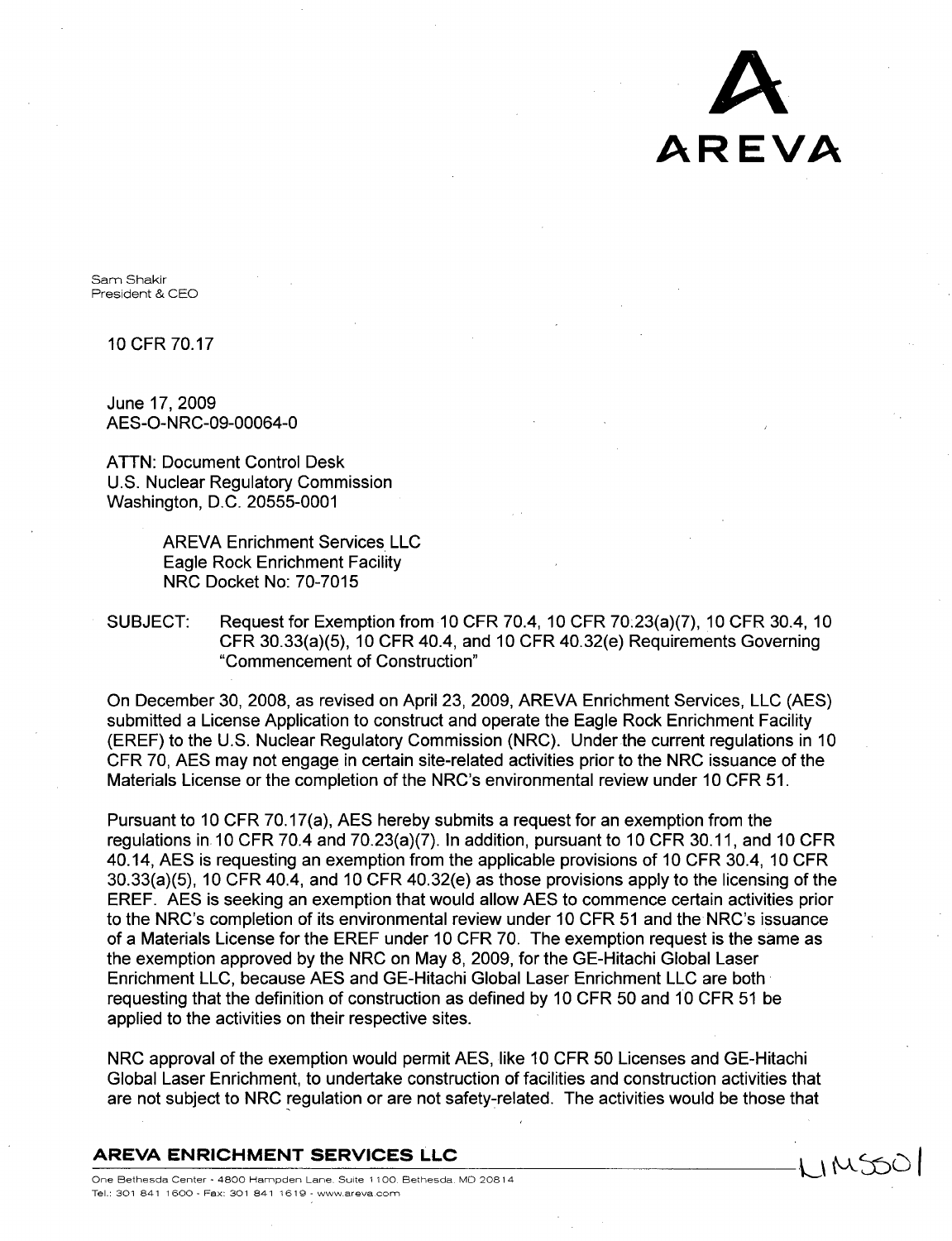are not considered construction activities under the definition of construction currently provided in 10 CFR 50.2 and 10.CFR 51.4. The exemption request covers the following activities and facilities:

- Clearing the site
- Site grading and erosion control
- Excavating the site including rock blasting and removal
- Installing parking areas
- **"** Constructing the storm water detention pond
- \* Constructing highway access roadways and site roads
- Installing utilities (e.g., temporary and permanent power) and storage tanks
- Installing fences for investment protection (not used to implement the Physical Security Plan)
- **"** Installing construction buildings, offices (including construction trailers), warehouses and guardhouses.

The request for exemption, provided in the enclosure, concludes that the requested exemption from 10 CFR 70.4, 10 CFR 70.23(a)(7), 10 CFR 30.4, 10 CFR 30.33(a)(5), 10 CFR 40.4 and 10 CFR 40.32(e), is authorized by law, will not endanger life or property or the common defense and security, and is in the public interest. Accordingly, AES respectfully requests that the NRC grant the requested exemption.

Following NRC approval of the exemption request, AES will supplement its Environmental Report to distinguish between the environmental impacts of the construction activities covered by the NRC approved exemption and construction activities which will not be undertaken until after issuance of a license by the NRC. This supplement will facilitate the NRC staff's separation of the environmental impacts of construction activities covered by the NRC approved exemption and construction activities undertaken after an NRC license is issued to be consistent with the ESP/COL-ISG-004, "Interim Staff Guidance on the Definition of Construction and on Limited Work Authorizations (LWA)."

If you have any questions, or require additional information, regarding your review and acceptance of this exemption request, please contact Mr. Stan Day at (860) 917-7590 or email stan.day.ext@areva.com.

Sincerely,

Sam Shakir President and CEO, AES

Enclosure: Request for Exemption from 10 CFR 70.4, 10 CFR 70.23(a)(7), 10 CFR 30.4, 10 CFR 30.33(a)(5), 10 CFR 40.4, and 10 CFR 40.32(e) Requirements Governing "Commencement of Construction"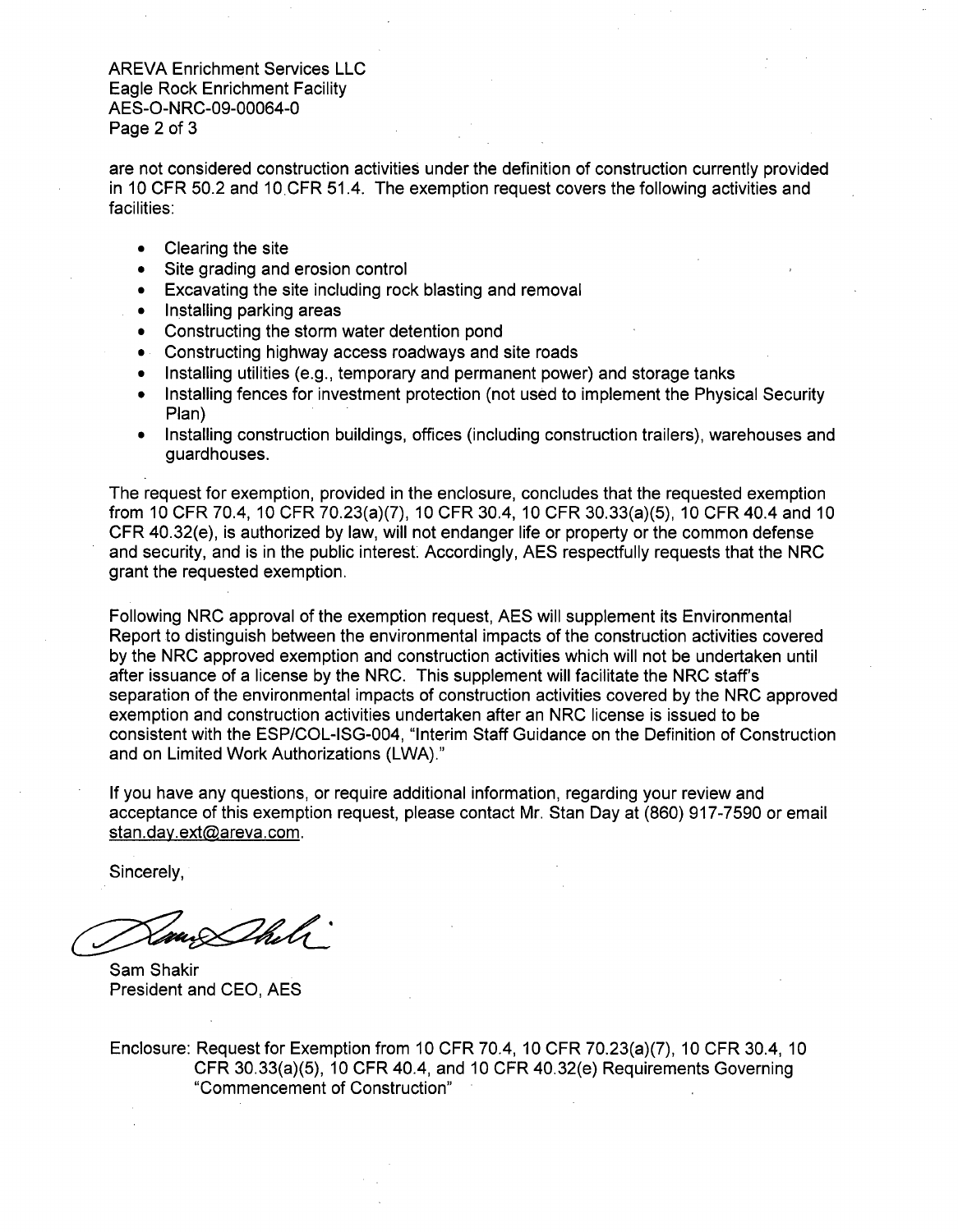### References:

- 1) **S.** Shakir (AES) Letter to the U.S. Nuclear Regulatory Commission, Application for a Uranium Enrichment Facility License Under 10 CFR 70, "Domestic Licensing of Special Nuclear Material," dated December 30, 2008.
- 2) **S.** Shakir (AES) Letter to the U.S. Nuclear Regulatory Commission, Revision 1 to License Application for the Eagle Rock Enrichment Facility, dated April 23, 2009.
- 3) D. Dorman (NRC) Letter to A. Kennedy (GE-Hitachi Global Laser Enrichment LLC), Approval of GE-Hitachi Exemption Request related to Commencement of Construction, dated May 8, 2009.
- 4) T. Orr (GE-Hitachi Global Laser Enrichment) Letter to the U.S. Nuclear Regulatory Commission, GE-Hitachi Global Laser Enrichment LLC Request for Exemption from 10 CFR 70.4 and 70.23(a)(7) Requirements Governing "Commencement of Construction," dated December 8, 2008.
- 5) W. Burton (NRC) Memorandum to E. Hackett (NRC), Transmittal of Final Interim Staff Guidance - Notice of Availability of the Final Interim Staff Guidance ESP/COL-ISG-004 on the Limited Work Authorization, dated February 23, 2009.

cc: Breeda Reilly, NRC Senior Project Manager Gloria Kulesa, NRC Senior Project Manager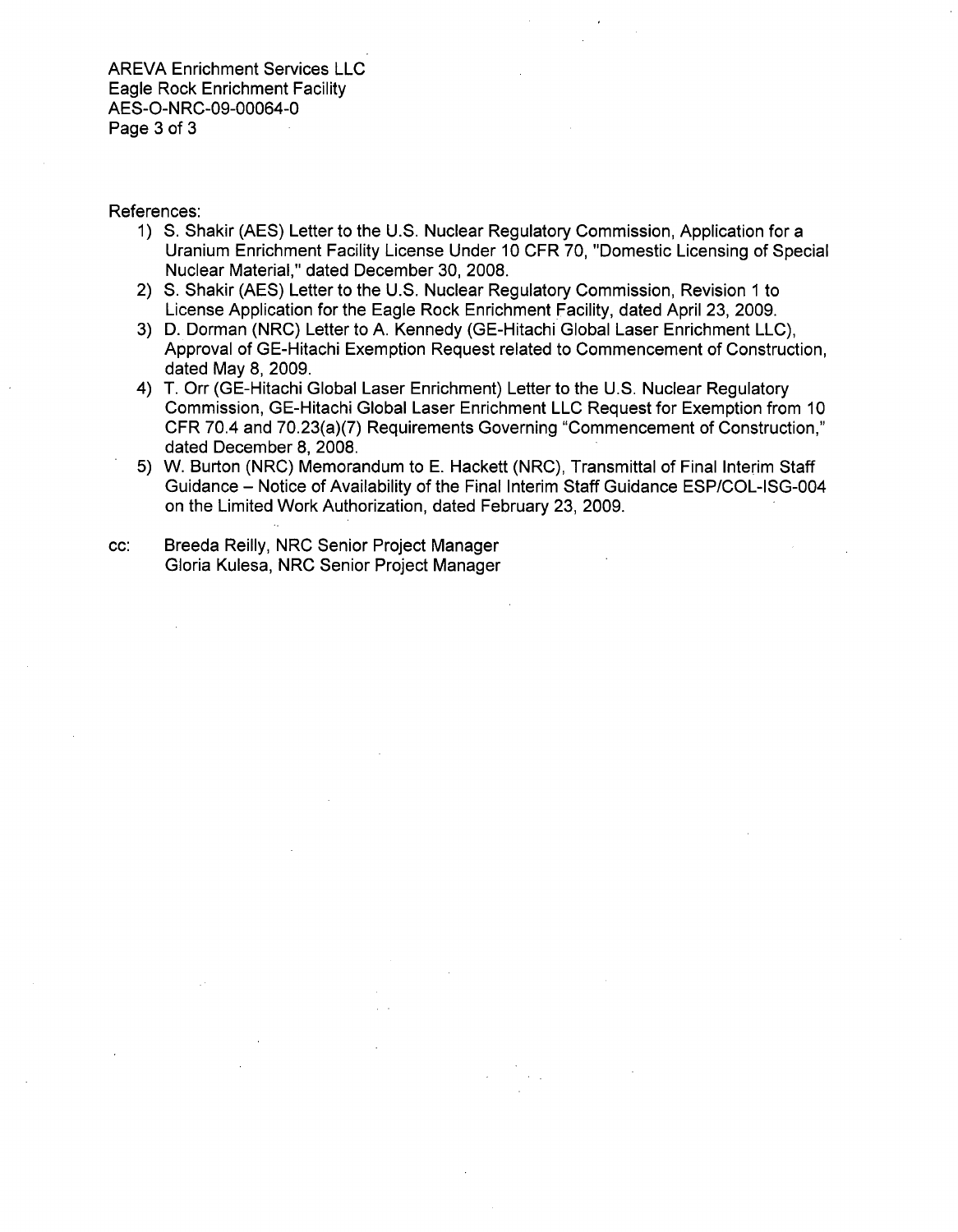# AREVA Enrichment Services, LLC

# Request for Exemption from 10 CFR 70.4, 10 CFR 70.23(a)(7), **10** CFR 30.4, **10** CFR 30.33(a)(5), **10** CFR 40.4, and **10** CFR 40.32(e) Requirements Governing "Commencement of Construction"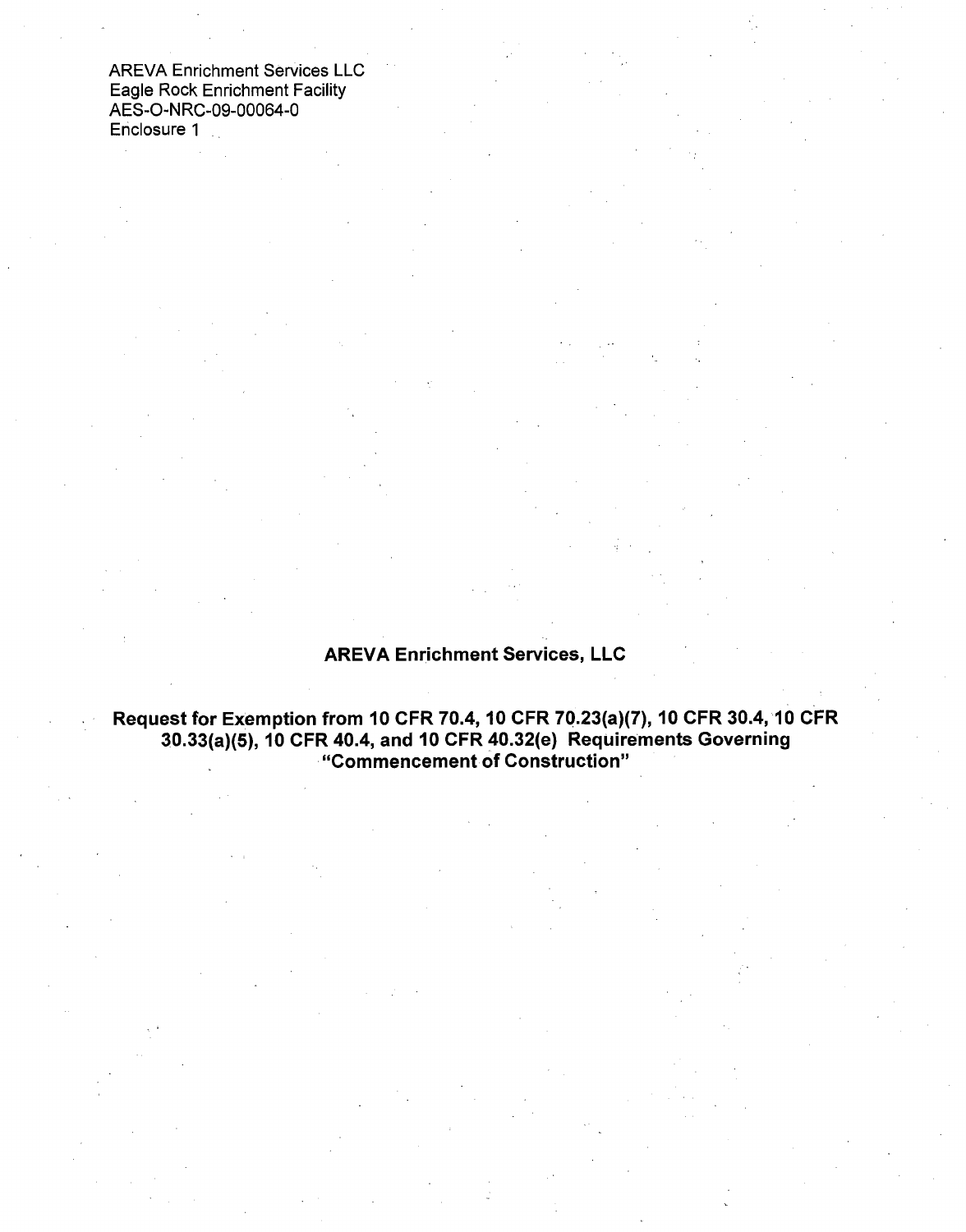#### Introduction

On December 30, 2008 (Ref. **1),** as revised on April 23, 2009 (Ref. 2), AREVA Enrichment Services, LLC (AES) submitted a License Application to construct and operate the Eagle Rock Enrichment Facility (EREF) to the U.S. Nuclear Regulatory Commission (NRC). Under the current regulations in 10 CFR 70, AES may not engage in certain site-related activities prior to the NRC issuance of the Materials License or the completion of the NRC's environmental review under 10 CFR 51.

In particular, Section 193 of the Atomic Energy Act of 1954, as amended (AEA), among other things, prohibits "construction" of a uranium enrichment facility prior to completion of mandatory hearings and issuance of the license. In keeping with Section 193, 10 CFR 70.23(a)(7) provides that an applicant may not commence construction of a uranium enrichment facility until the Director of Nuclear Material Safety and Safeguards makes certain findings pursuant to 10 CFR 51. Both 10 CFR 70.4 and 10 CFR 70.23(a)(7), however, define "commencement of construction" to include various activities that have since been removed by the Commission from that definition in the context of 10 CFR 50 and 10 CFR 51. The activities currently prohibited by 10 CFR 70.4 and 10 CFR 70.23(a)(7) include "any clearing of land, excavation, or other substantial action that would adversely affect the natural environment of a site."

The purpose and rationale for the changes to 10 CFR 50 and 10 CFR 51 (which allow, among other things, a broader range of site-related activities to be conducted without any NRC approval) are directly applicable to facilities to be licensed under 10 CFR 70, such as the planned EREF. Therefore, AES is seeking an exemption that would simply conform the requirements governing AES site-related activities to those now in place for 10 CFR 50 facilities, and would allow AES to commence such activities prior to the NRC's completion of its environmental review under 10 CFR 51 and the NRC's issuance of a Materials License for the EREF under 10 CFR 70.

Under 10 CFR 30.11, 40.14, 51.6, and 70.17, NRC may grant an exemption to the regulations if the exemption is authorized by law, will not endanger life or property or the common defense and security, and is in the public interest. 10 CFR 70.17(a) states that:

"The Commission may, upon application of any interested person or upon its own initiative, grant such exemptions from the requirements of the regulations in this part as it determines are authorized by law and will not endanger life or property or the common defense and security and are otherwise in the public interest."

In addition, because 10 CFR 30.4, 10 CFR 30.33(a)(5), 10 CFR 40.4 and 10 CFR 40.32(e) contain provisions identical to those of 10 CFR 70.4 and 70.23(a)(7), AES also seeks exemptions from those regulations, pursuant to 10 CFR 30.11 and 40.14, insofar as those provisions apply to the licensing of the EREF.

For the reasons discussed below, AES' request for exemption from 10 CFR 70.4, 10 CFR 70.23(a)(7), 10 CFR 30.4, 10 CFR 30.33(a)(5), 10 CFR 40.4 and 10 CFR 40.32(e), is authorized by law, will not endanger life or property or the common defense and security, and is in the public interest. Accordingly, AES respectfully requests that the NRC grant the requested exemption. This exemption would permit AES, like 10 CFR 50 licensees and GE-Hitachi Global Laser Enrichment LLC, to undertake construction of facilities and construction activities that are not subject to NRC regulation or that are not safety-related.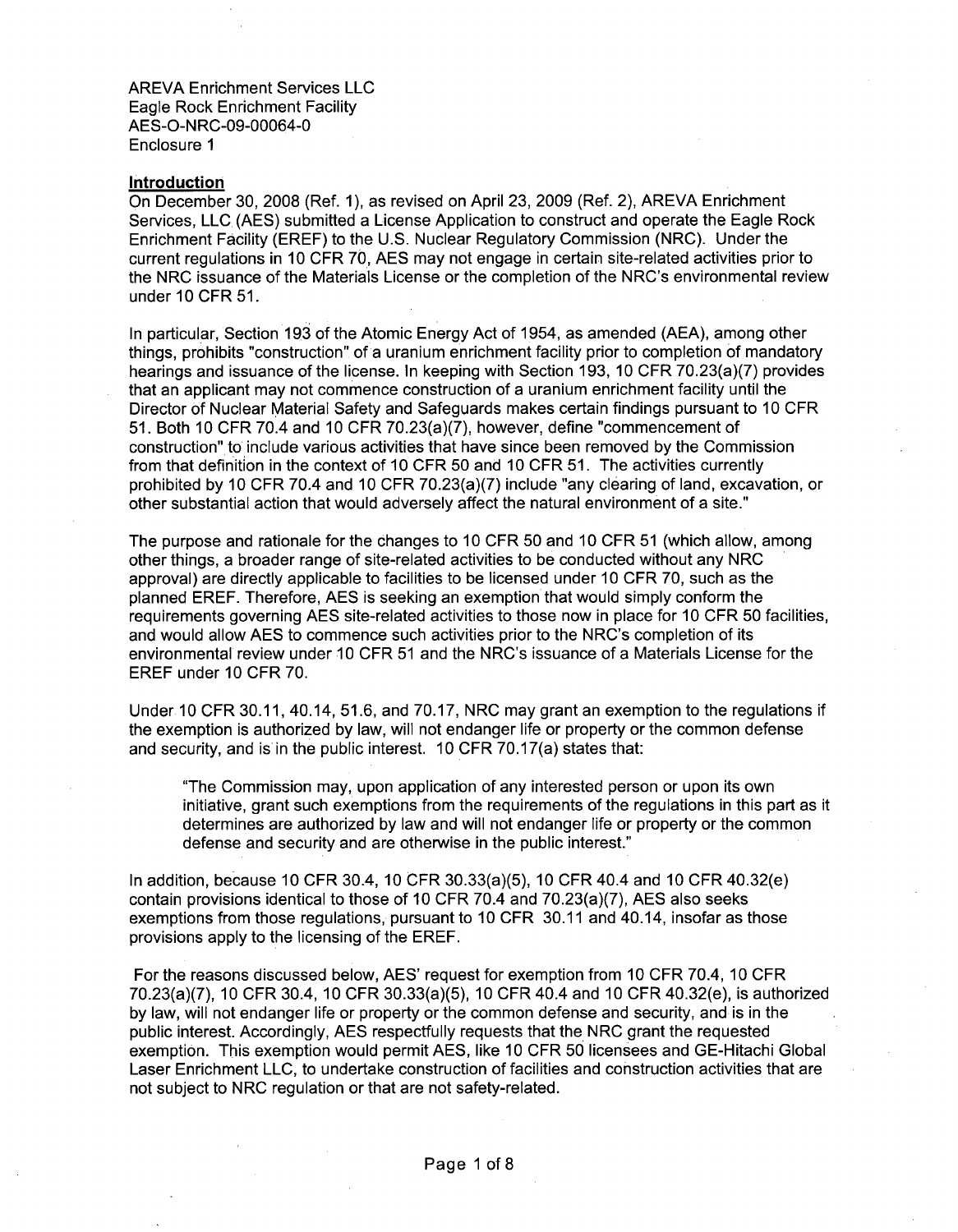### The Requested Exemption is Authorized By Law

The justification for the AES exemption request is essentially the same as that proffered by GE-Hitachi Global Laser Enrichment LLC in their December 8, 2008 (Ref. 4) exemption request.

The requested exemption is authorized by law because there is no statutory prohibition on its issuance. On May 8, 2009 (Ref. 3), the NRC's approval of the same exemption request for GE-Hitachi Global Laser Enrichment LLC, stated:

"NRC staff agrees that the proposed exemption is authorized by law because the Atomic Energy Act of 1954, as amended, contains no provisions excluding the early construction of activities that are outside the nexus of NRC regulatory authority. In addition, the Commission's authority under the National Environmental Policy Act does not include activities that are outside of its jurisdiction. NRC also agrees that the definition of construction in 10 CFR Part 50 does not constitute an unlawful segmentation of environmental impacts, because the single Federal action would not include private actions for which NRC has no regulatory authority."

In particular, Sections 193(b)(1) and (2) of the AEA state, among other things, that:

- (1) In General. The Commission shall conduct a single adjudicatory hearing on the record with regard to the licensing of the construction and operation of a uranium enrichment facility....
- (2) Timing. Such hearing shall be completed and a decision issued before the issuance of a license for such construction and operation.

Source: 42 U.S.C. 2243(b)(1) and (2) (2006).

While Section 193 requires a hearing and issuance of a license before uranium enrichment facility construction activities can commence, the AEA does not define the meaning or scope of the term "construction."

As discussed in the Statements of Consideration accompanying the rule changes for 10 CFR 50 licenses, "the term construction is not defined anywhere in the AEA or in the legislative history of the AEA." Source: Limited Work Authorizations for Nuclear Power Plants, 72 Federal Register. 57,416, 57,425 (Oct. 9, 2007). The Commission also stated that "[i]nstead of expressly defining the term in the AEA, Congress entrusted the [NRC] with the responsibility of determining what activities constitute construction." Source: Limited Work Authorizations for Nuclear Power Plants, 72 Federal Registerat 57,427.

The NRC has defined the term in its regulations in varying ways over the years and has most recently narrowed the definition of "construction" under 10 CFR 50. In promulgating the new definition of work that can be performed without any prior NRC approval under 10 CFR 50, the Commission revised its view of its AEA-derived jurisdiction over certain activities. Specifically, the Commission concluded that its jurisdiction does not extend to site activities that lack a nexus to radiological health and safety or common defense and security. Moreover, the Commission concluded that the National Environmental Policy Act of 1969 (NEPA) cannot be construed to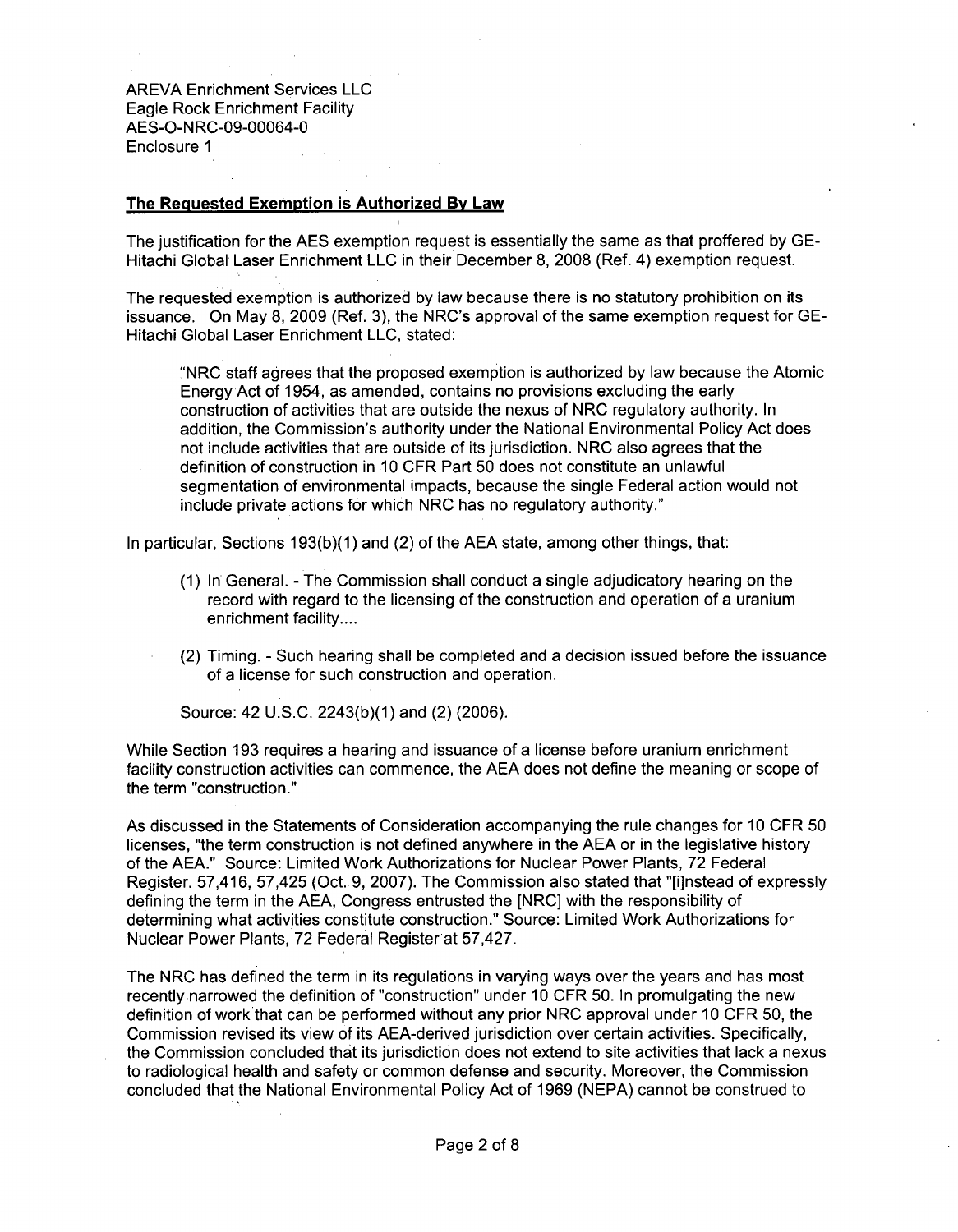expand the Commission's authority over such activities. In fact, in adopting the 10 CFR 50 rule changes, the Commission stated:

"The NRC does not believe that the NRC's proposed redefinition of "construction" constitutes unlawful "segmentation" which results in non-compliance with NEPA.... NRC's redefinition reflects its reconsideration of the proper regulatory jurisdiction of the agency, and properly divides what was considered a single Federal action into private action for which the NRC has no statutory basis for regulation, and the Federal action (licensing of construction activities with a reasonable nexus to radiological health and safety or common defense and security, for which no other regulatory approach is acceptable) which will require compliance with NEPA."

"The NRC does not possess statutory authority to regulate activities that do not have an impact upon radiological health and safety or common defense and security... "). Thus, the NRC has expressly acknowledged that it lacks regulatory jurisdiction to license or circumscribe the "private" activities that are the subject of this exemption request. Source: Limited Work Authorizations for Nuclear Power Plants, 72 Federal Register at 57,420.

Accordingly, because there is no statutory prohibition on the requested exemption (and indeed not granting the exemption would result in the NRC licensing activities beyond its jurisdiction), it is authorized by law and should be granted.

# The Requested Exemption Will Not Endanger Life or Property or the Common Defense and Security.

The justification for the AES exemption request is essentially the same as that proffered by GE-Hitachi Global Laser Enrichment LLC in their December 8, 2008 (Ref. 4) exemption request.

Section 70.4 currently states that:

*"Commencement of construction* means any clearing of land, excavation, or other substantial action that would adversely affect the natural environment of a site but does not include changes desirable for the temporary use of the land for public recreational uses, necessary borings to determine site characteristics or other preconstruction monitoring to establish background information related to the suitability of a site or to the protection of environmental values."

AES is requesting an exemption from this provision and from 10 CFR 70.23(a)(7), to the extent required, that parallels the definition of activities excluded from construction as defined in 10 CFR 50.10(a)(2) and 10 CFR 51.4(2) and stated below:

- "(i) Changes for temporary use of the land for public recreational purposes;
- (ii) Site exploration, including necessary borings to determine foundation conditions or other preconstruction monitoring to establish background information related to the suitability of the site, the environmental impacts of construction or operation, or the protection of environmental values;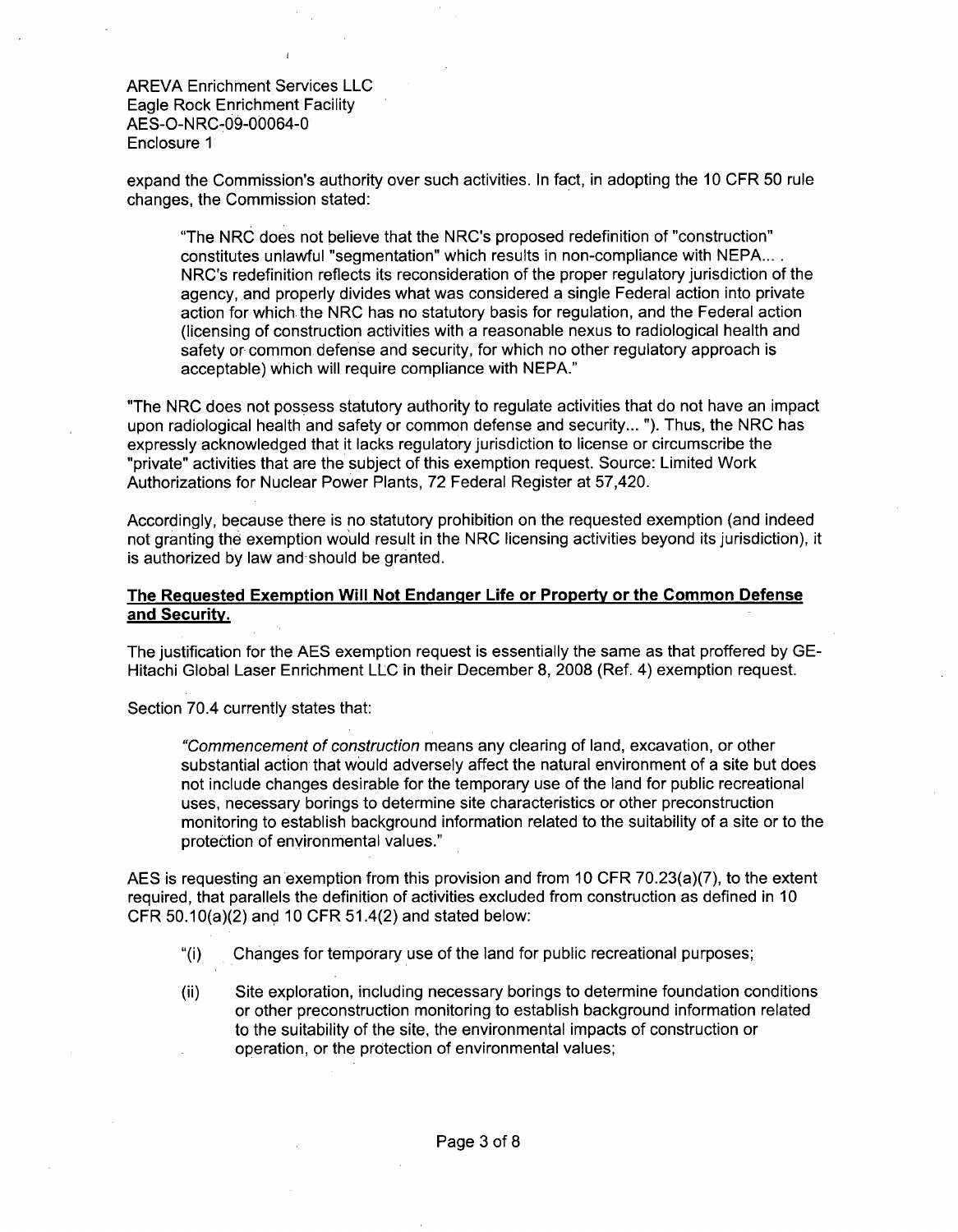- (iii) Preparation of the site for construction of the facility, including clearing of the site, grading, installation of drainage, erosion and other environmental mitigation measures, and construction of temporary roads and borrow areas;
- (iv) Erection of fences and other access control measures;
- (v) Excavation;
- (vi) Erection of support buildings (such as, construction equipment storage sheds, warehouse and shop facilities, utilities, concrete mixing plants, docking and unloading facilities, and office buildings) for use in connection with the construction of the facility;
- (vii) Building of service facilities, such as paved roads, parking lots, railroad spurs, exterior utility and lighting systems, potable water systems, sanitary sewerage treatment facilities, and transmission lines; and
- (viii) Procurement or fabrication of components or portions of the proposed facility occurring at other than the final, in-place location at the facility;
- (ix) Manufacture of a nuclear power reactor under a manufacturing license under subpart F of part 52 of this chapter to be installed at the proposed site and to be part of the proposed facility; or
- (x) With respect to production or utilization facilities, other than testing facilities and nuclear power plants, required to be licensed under Section 104.a or Section 104.c of the Act, the erection of buildings which will be used for activities other than operation of a facility and which may also be used to house a facility (e.g., the construction of a college laboratory building with space for installation of a training reactor)."

The items excluded from 10 CFR 50.10(a)(4) and 10 CFR 51.4(2) are stated in their entirety. Items (ix) and (x) are not applicable to the AES EREF. In addition, item (ii) is addressed in 10 CFR 70.4. AES does not anticipate any activities associated with item (i) above.

The exemption request would permit AES to perform activities prior to receipt of the Materials License that are excluded from the definition of construction in 10 CFR 50.10(a)(4) and 10 CFR 51.4(2) as quoted above. The exemption request would permit AES to perform the activities defined below prior to receipt of the Materials License or completion of the NRC environmental review. However, this exemption request addresses those items that are not considered construction in accordance with the definition of construction described above, and should not be construed to be limited to the actions specified below:

- **"** Clearing the site
- **"** Site grading and erosion control
- Excavating the site including rock blasting and removal
- Installing parking areas
- Constructing the storm water detention pond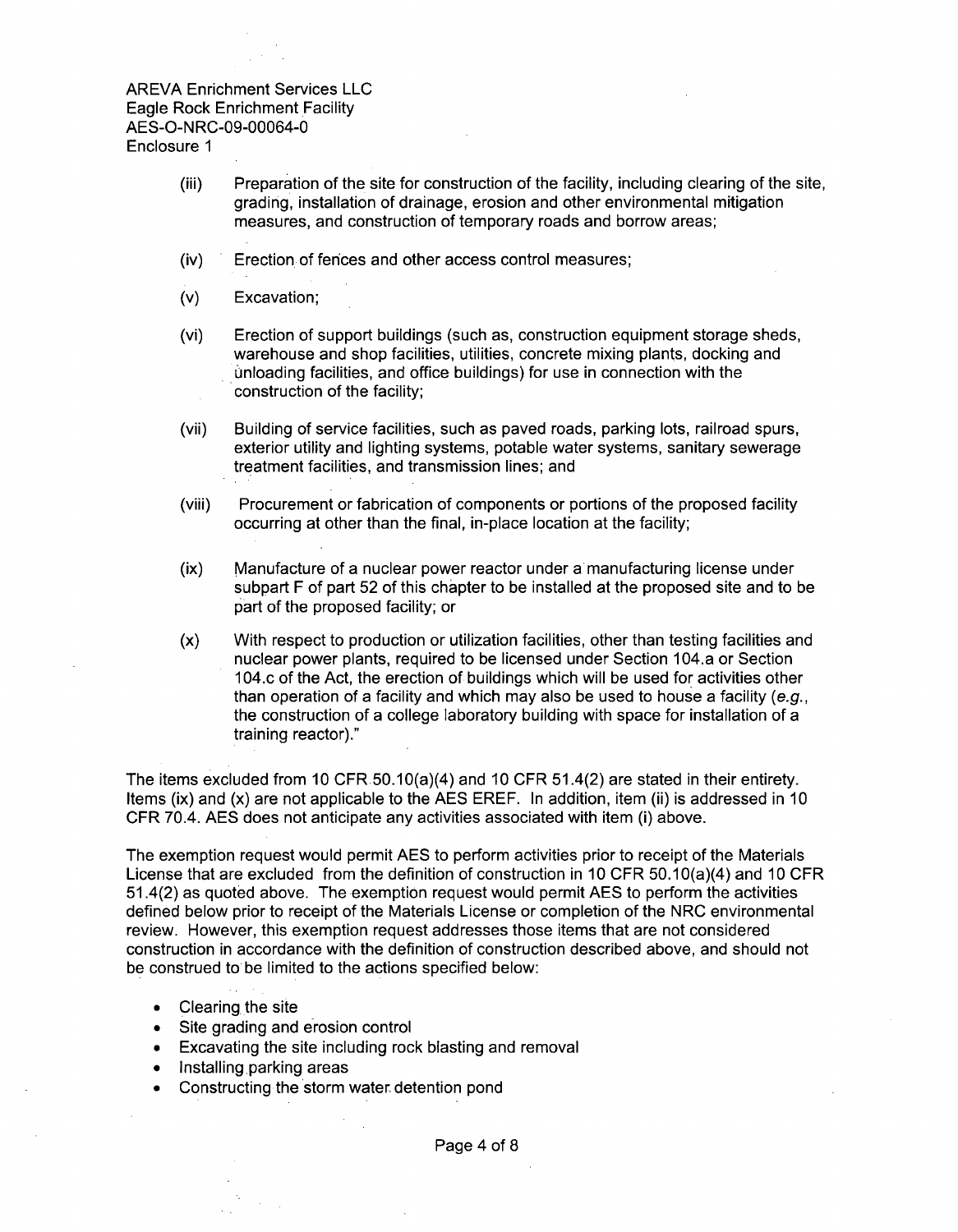- Constructing highway access and site roadways
- Installing utilities (e.g., temporary and permanent power) and storage tanks
- Installing fences for investment protection (not used to implement the Physical Security Plan)
- **"** Installing construction buildings, offices (including construction trailers), warehouses and guardhouses.

The context in which the 10 CFR 50 rule was developed is limited to prospective nuclear power plants. The rulemaking associated with this regulation simply did not contemplate or address modifications to 10 CFR 70 that would benefit materials licensees. Without apparent intent to do so, the result of the rulemaking was to create an inconsistency between the NRC's definition of "commencement of construction," as that term applies to reactor and materials licensees, notwithstanding the fact that the legal justification underlying the Commission's proposed redefinition of construction applies equally well to facilities licensed under 10 CFR 70. Because the definition of "commencement of construction" is virtually identical in 10 CFR 50 and 10 CFR 70, and because these provisions governing construction activities serve the same purpose, the same logic used by the Commission in the recent change to 10 CFR 50 should be applied to 10 CFR 70 in order to ensure consistency with regard to the scope of the Commission's jurisdiction.

Because the Commission has already concluded that the above activities have no nexus to radiological health and safety or the common defense and security in the context of a 10 CFR 50 facility and the GE-Hitachi Global Laser Enrichment **LLC** facility, it is clear that granting an exemption to allow the conduct of such activities at the EREF site would not endanger life or property or the common defense and security.

The NRC's 10 CFR 50 rulemaking made it clear-that, under NEPA, pre-construction activities "will be considered in the cumulative impacts analysis" in the EIS. Source: Limited Work Authorizations for Nuclear Power Plants, 72 Federal Register at 57,420. AES' Environmental Report addresses the impacts of the planned pre-construction activities at the EREF site and those impacts will be evaluated as part of the overall EIS prepared by the NRC for the facility.

Following NRC approval of the exemption request, AES will supplement its Environmental Report to distinguish between the environmental impacts of the construction activities covered by the NRC approved exemption and construction activities which will not be undertaken until after issuance of a license by the NRC. This supplement will facilitate the NRC staff s separation of the environmental impacts of construction activities covered by the NRC approved exemption and construction activities undertaken after an NRC license is issued to be consistent with the ESP/COL-ISG-004, "Interim Staff Guidance on the Definition of Construction and on Limited Work Authorizations (LWA)" (Ref. 5).

The activities encompassed by the exemption request bear no more nexus to radiological health and safety or the common defense and security for the EREF than they do for a 10 CFR 50 facility or the GE-Hitachi Global Laser Enrichment LLC facility.

On May 8, 2009, the NRC's approval of the same exemption request for GE-Hitachi Global Laser Enrichment, stated: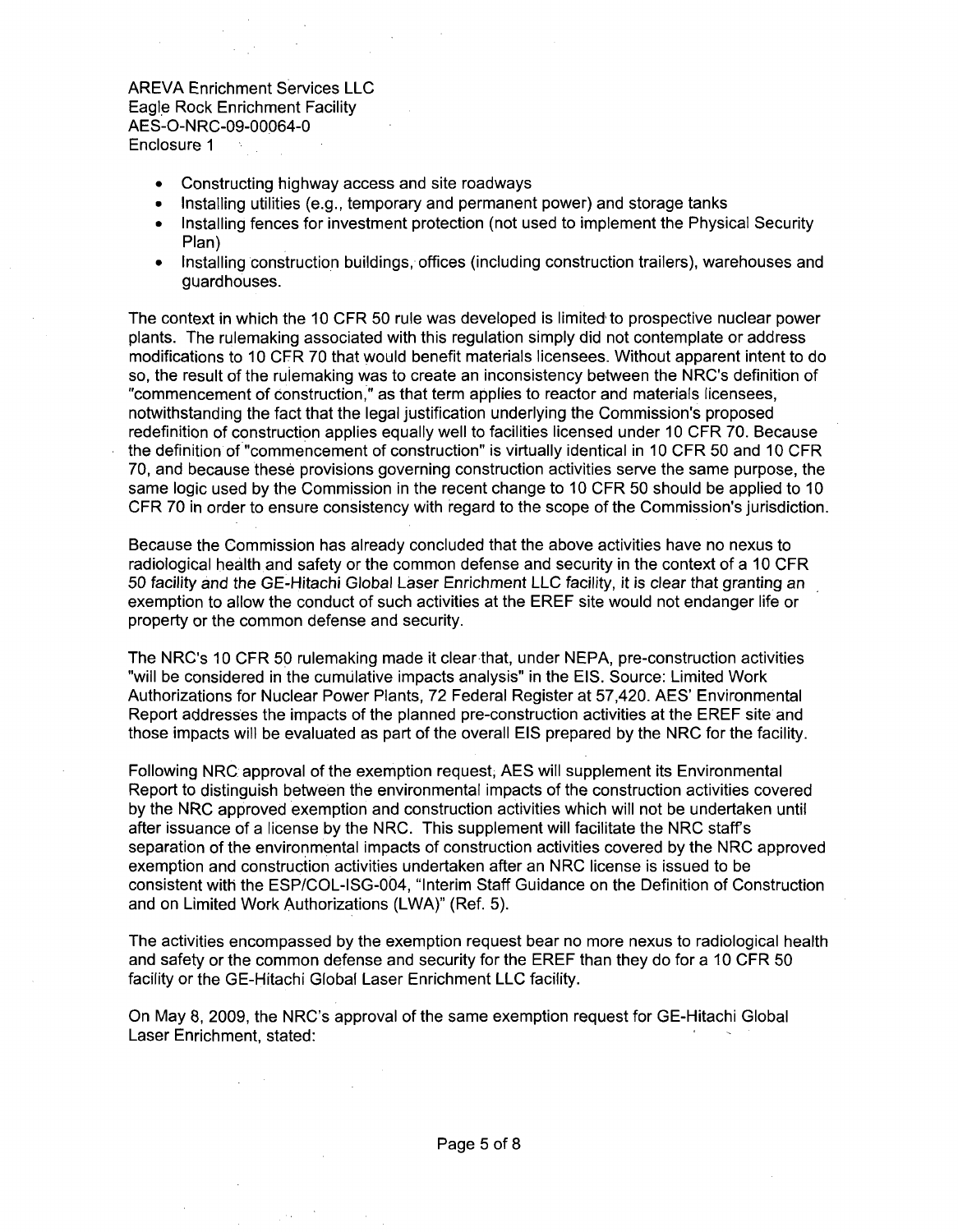Enclosure **1**

"NRC staff also agrees that applying the same definition of construction authorized for nuclear-power plants, under 10 CFR 50, will not endanger life or property or common defense and security. Under this definition, the only construction permitted to take place are those facilities and activities that fall outside NRC's jurisdiction and are not securityor safety-related."

"NRC's rulemaking amending the definition of construction in 10 CFR Part 50 made conforming changes to the definition of construction in 10 CFR Part 51, which governs NRC's implementation of the National Environmental Policy Act of 1969, as amended. Because granting the exemption is consistent with the definition of construction in 10 CFR Part 51, NRC staff finds that no environmental review of the exemption request is required."

#### The Requested Exemption Is In the Public Interest

The justification for the AES exemption request is essentially the same as that proffered by GE-Hitachi Global Laser Enrichment LLC in their December 8, 2008 (Ref. 4) exemption request. Finally, the requested exemption is in the public interest. In promulgating the changes to 10 CFR 50, the NRC considered a wide range of comments both in favor of, and opposed to, its proposed regulatory changes. Source: Limited Work Authorizations for Nuclear Power Plants, 72 Federal Register at 57,417-25. The NRC noted that neither the EPA or CEQ objected to the rule changes. Source: Limited Work Authorizations for Nuclear Power Plants, 72 Federal Register at 57,418. It also noted that power reactor "industry stakeholders ... stated that the business environment, today and in the foreseeable future, requires that new plants applicants minimize the time interval between a decision to proceed with ... construction ... and the start of commercial operation." Source: Limited Work Authorizations for Nuclear Power Plants, 72 Federal Register at 57,426. The NRC "agree[d] that the agency's regulatory processes should be revised and optimized to ensure that these stakeholders' needs are met." Source: Limited Work Authorizations for Nuclear Power Plants, 72 Federal Register at 57,426. Comparable considerations apply here.

Construction and operation of the EREF will help achieve an important national objective of national energy security policy long recognized by Congress, the Department of Energy, and other federal agencies. That objective is to assure the availability of diverse domestic sources of enriched uranium, in order to lessen dependence on foreign sources and to increase security of supply, through the use of more advanced and energy-efficient technologies than are currently available in the United States. The NRC staff explicitly recognized this important national policy objective in its FEISs for the National Enrichment Facility (NEF) (Ref. 6) and the American Centrifuge Plant (ACP) (Ref. 7) licensing actions, as did the Licensing Board and the Commission in related adjudicatory decisions (Ref. 8).

The industry has previously conveyed to the NRC the importance of having multiple domestic enrichment facilities - owned by different entities and deploying different enrichment technologies - assuring a diverse and reliable fuel supply (Ref. 9). The need for prompt deployment of additional domestic enrichment capacity is critical given current projections of supply and demand, and the clear need to expand the nation's nuclear infrastructure to accommodate numerous planned new U.S. reactors. Market forecasts indicate that U.S. and global enrichment requirements and base supply will be in close balance after 2010, with a clear risk of supply shortfall after 2013, even with increased Russian commercial sales to Europe,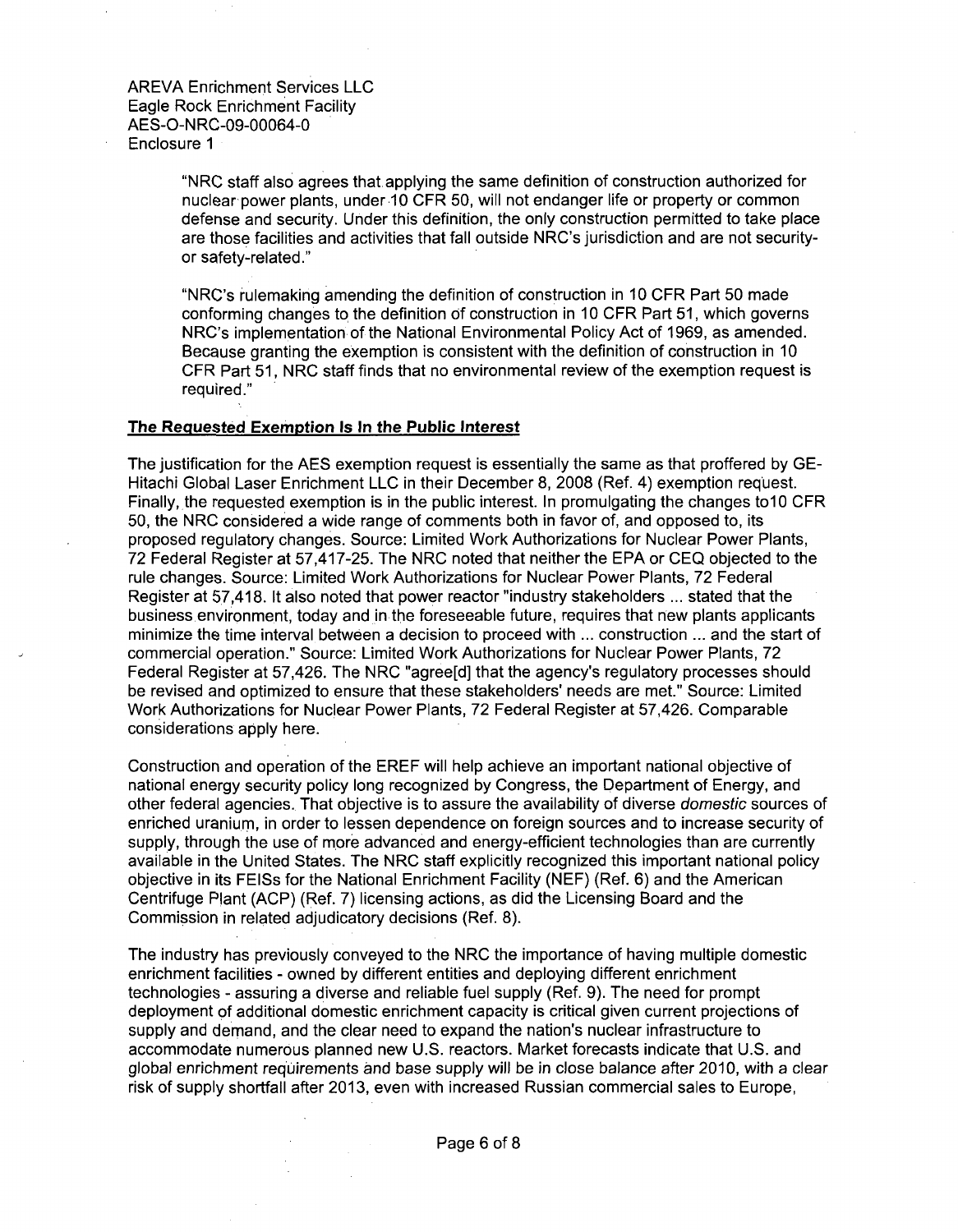allowance of some Russian commercial sales to the U.S.(Ref. 10), and the combined output of the proposed NEF and ACP at or above their proposed license capacities (Ref. 11). As a potential domestic provider of enrichment services, AES is seeking to deploy its enrichment technology on a commercial scale before that timeframe to facilitate its entry into the market and to help meet the growing demand for enrichment services. Granting the exemption will allow AES to complete certain, critical on-site activities in parallel with the licensing and hearing processes, and enable it to move to undertake actual construction activities promptly upon receipt of the necessary licensing approval.

On May 8, 2009, the NRC's approval of the same exemption request for GE-Hitachi, stated:

"NRC staff also agrees that the proposed exemption is in the public interest."

Thus, granting the exemption is clearly in the public interest.

### Conclusion

For the reasons discussed above, AES' exemption request clearly satisfies the standards set forth in 10 CFR 70.17(a). Accordingly, AES respectfully requests that the exemption be granted.

#### References:

- 1. **S.** Shakir (AES) Letter to the U.S. Nuclear Regulatory Commission, Application for a Uranium Enrichment Facility License Under 10 CFR 70, "Domestic Licensing of Special Nuclear Material," dated December 30, 2008.
- 2. **S.** Shakir (AES) Letter to the U.S. Nuclear Regulatory Commission, Revision **1** to License Application for the Eagle Rock Enrichment Facility, dated April 23, 2009.
- 3. D. Dorman (NRC) Letter to A. Kennedy (GE-Hitachi Global Laser Enrichment LLC), Approval of GE-Hitachi Exemption Request related to Commencement of Construction, dated May 8, 2009.
- 4. T. Orr (GE-Hitachi Global Laser Enrichment) Letter to the U.S. Nuclear Regulatory Commission, GE-Hitachi Global Laser Enrichment LLC Request for Exemption from 10 CFR 70.4 and 70.23(a)(7) Requirements Governing "Commencement of Construction," dated December 8, 2008.
- 5. W. Burton (NRC) Memorandum to E. Hackett (NRC), Transmittal of Final Interim Staff Guidance - Notice of Availability of the Final Interim Staff Guidance ESP/COL-ISG-004 on the Limited Work Authorization, dated February 23, 2009.
- 6. NUREG-1790, Vol. 1, Environmental Impact Statement for the Proposed National Enrichment Facility in Lea County, New Mexico, at 1-2 (June 2005).
- 7. NUREG- 1834, Environmental Impact Statement for the Proposed American Centrifuge Plant in Piketon, Ohio, Vol. 1, at 1-5 to -6 (Apr. 2006).
- 8. Louisiana Energy Services, L.P. (National Enrichment Facility), LBP-05-13, 61 NRC 385, 442, aff'd, CLI-05-28, 62 NRC 721,726 (2005).
- 9. Letter from J. O'Neill and C. Peterson, Shaw Pittman, L.L.P. to M. Lesar, NRC (Nov. 13, 2002) *available at* ADAMS Accession No. ML023250521.
- 10. *For example,* U.S. Department of Commerce, Office of Public Affairs, Press Release, "United States and Russian Uranium Agreement Reached" (Feb. 1, 2008) (announcing that the U.S. and Russia have signed a long-term suspension agreement governing trade in nuclear fuel), available at http://www.commerce.pov/NewsRoom.